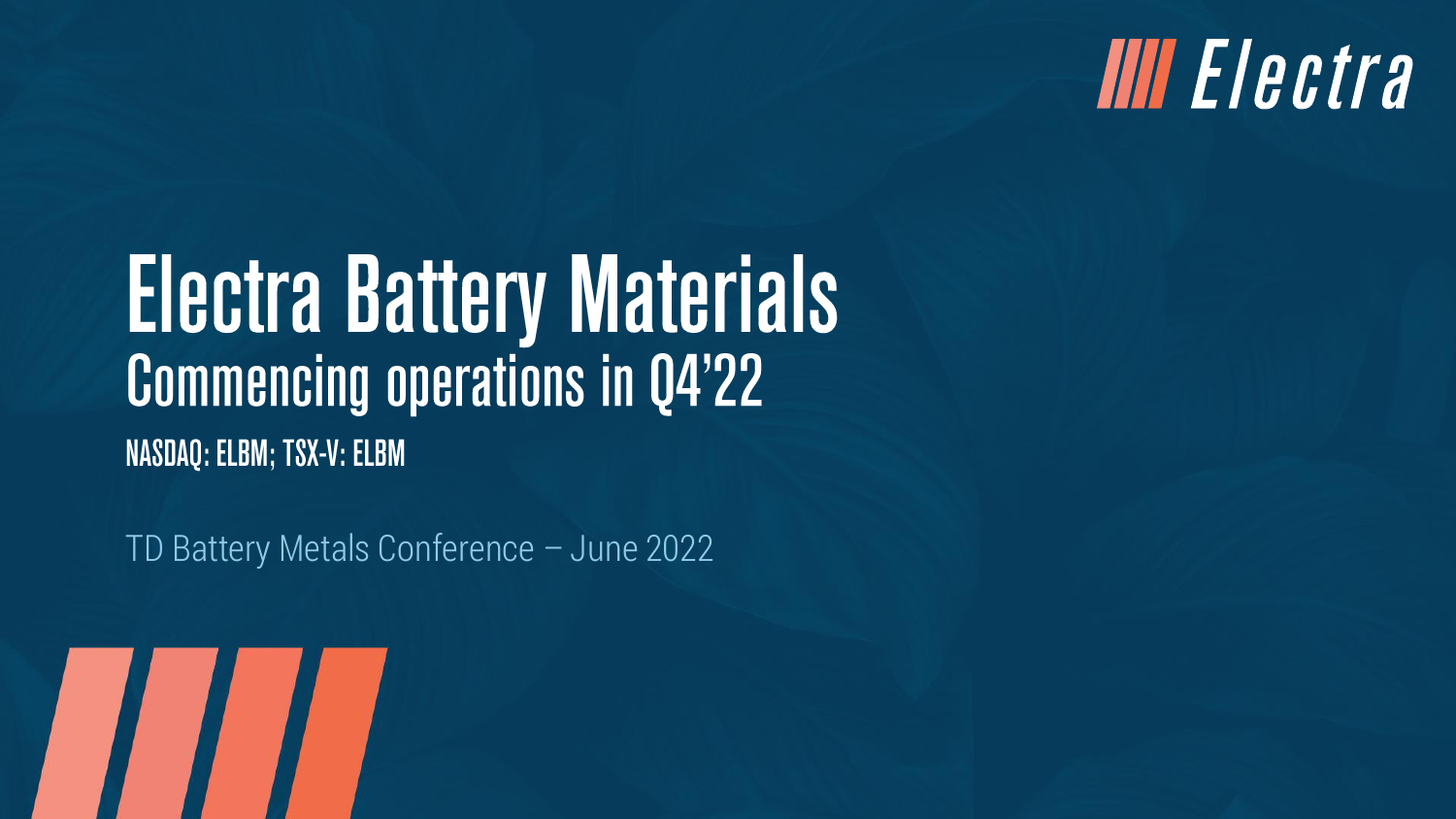#### **Forward Looking Statements**

All statements in this presentation other than statements of historical fact constitute "forward-looking statements" within the meaning of the United States Private Securities Litigation Reform Act of 1995, and "forward-lo information" under similar Canadian legislation and are based on the reasonable expectations, estimates and projections of Electra Battery Materials Corporation as of the date of this presentation. Forward-looking statements and forward-looking information include, without limitation, possible events, trends and opportunities and statements, including with respect to the state of the cobalt market, global market, conditions, the proposed devel of the Electra Battery Materials Park, the processing of raw material feedstocks, the ability to secure financing, results of exploration activities, potential acquisitions, capital expenditures, successful development of refinery and targeted metrics. Generally, forward-looking statements and forward-looking information can be identified by the use of forward-looking terminology such as "plans", "expects" or "does not expect", "is expected achieved". Forward-looking statements and forward-looking information are necessarily based upon a number of estimates and assumptions that, while considered reasonable by the Company as of the date of such statements,<br>are statements and forward-looking information. Such factors include changes in supply and demand for cobalt ,nickel and other battery raw materials, the results of metallurgical and engineering studies, changes in competitive pressures, timing and amount of capital expenditures, changes in capital markets, changes in exchange rates, unexpected geological or environmental conditions, changes in and the effects of, government legislation, taxation and regulations and political or economic developments, success in attracting officers for the future success of the Company's business, success in obtaining any required additional financing to advance strategic prioritie risks associated with obtaining necessary licenses or permits.

Many of these uncertainties and contingencies can affect the Company's actual results and could cause actual results to differ materially from those expressed or implied in any forward-looking statements and forward-lookin information made by, or on behalf of, the Company. There can be no assurance that forward-looking statements and forward-looking information will prove to be accurate, as actual results and future events could differ materially from those anticipated in such statements. All of the forward-looking statements and forward-looking information made in this presentation are qualified by these cautionary statements. Although management of the Company has attempted to identify important factors that could cause actual results to differ materially from those contained in forward-looking statements or forward-looking information, there may be other factors that ca results not to be as anticipated. There can be no assurance that such statements will prove to be accurate, as actual results could differ materially from those anticipated in such statements. Accordingly, readers should not place undue reliance on forward-looking statements and forward-looking information. The Company does not undertake to update any forward-looking statements or forward-looking information that are incorporated by reference herein, except in accordance with applicable securities laws.

Timelines used in this presentation are for the purpose of aiding management in the planning and implementation of the projects and are not based on a detailed assessment of project requirements. Consequently, the timelines are subject to material revision as subsequent technical reports and assessments are completed. Future phases of the project are contingent upon completion of preceding phases. Nothing in this presentation should be construed as either an offer to sell or a solicitation of an offer to buy or sell shares in any jurisdiction.

Mark Trevisiol, P.Eng. and Dan Pace, P.Geo are Qualified Persons as defined by National Instrument 43-101 - Standards of Disclosure for Mineral Project ("NI 43-101") and both are employed by Electra. They have reviewed and approved the technical content in this presentation.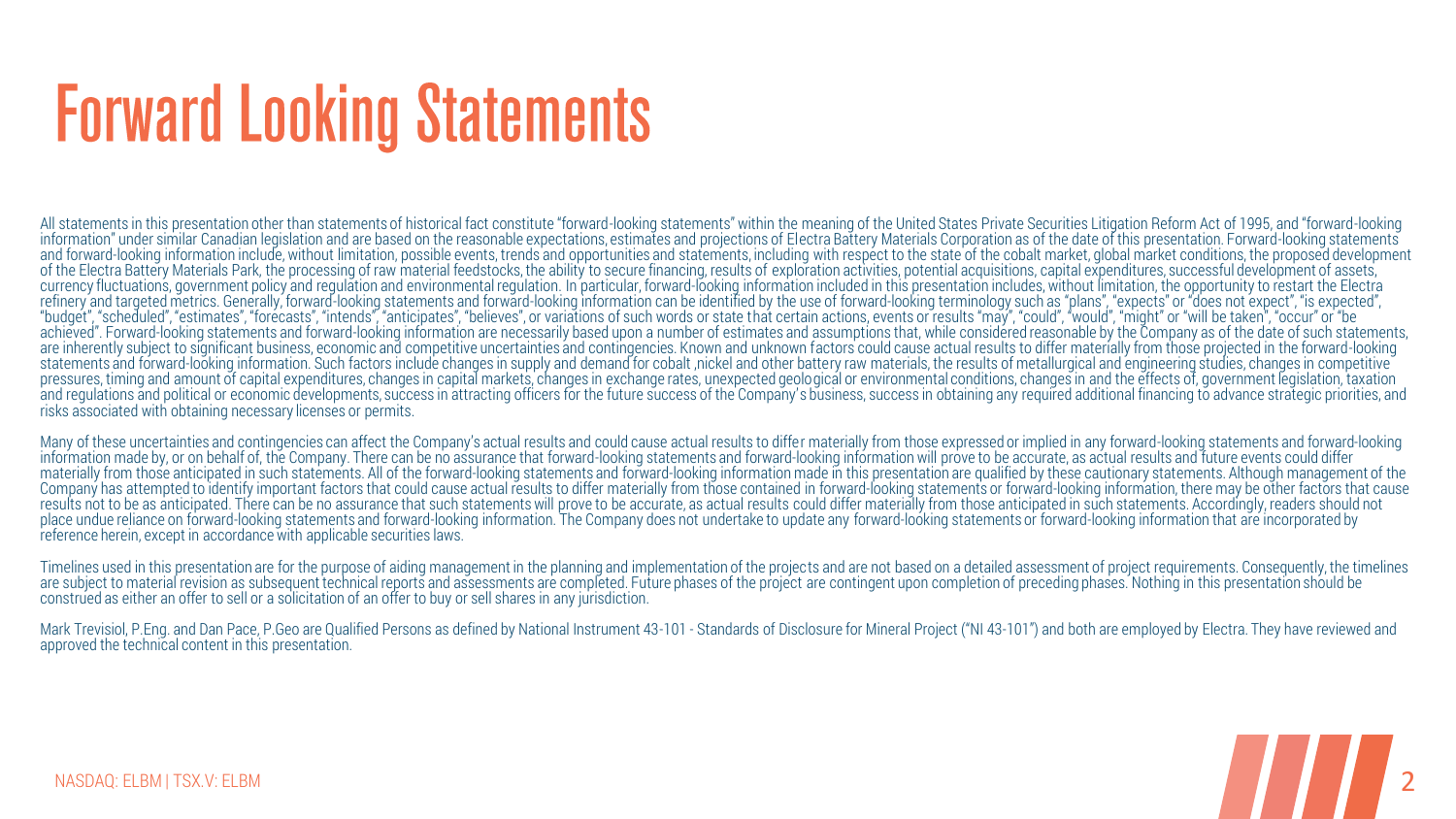## urth America's atter

OBALT

## **IIII** Electra

 $\mathbb{Q}$ 

 $\mathcal{A}$  , the state of the state of the state of the state of the state of the state of the state of the state of the state of the state of the state of the state of the state of the state of the state of the state of th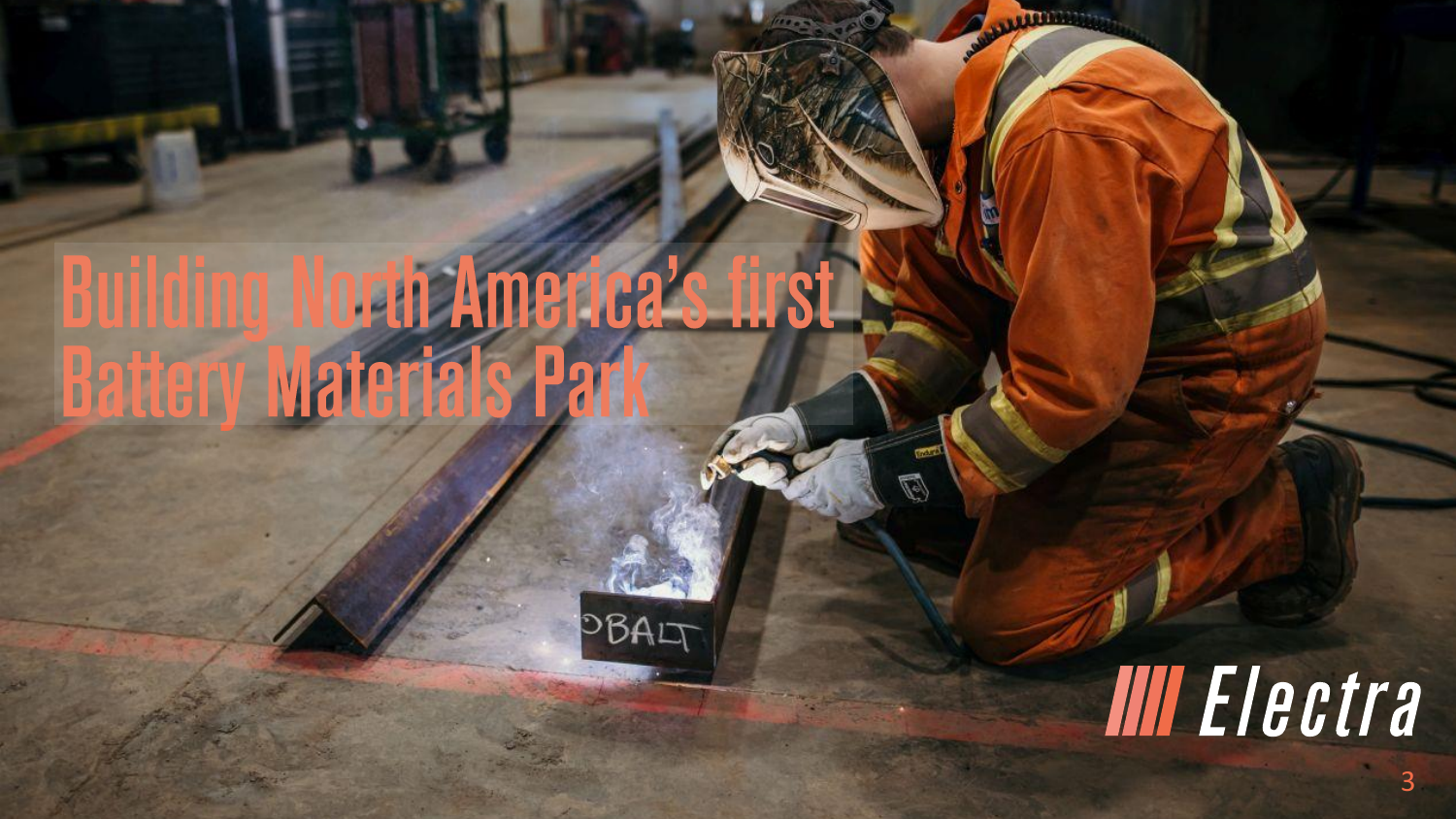#### **Executing on multiphase strategy**

- Phase 1 Production of battery grade cobalt sulphate  $\mathbf O$
- Phase 2 Recycling of black mass
- Phase 3 Production of nickel sulphate  $\mathbf O$
- Phase 4 Integration with PCAM production

#### **Creating a North American EV supply chain**

NASDAQ: ELBM | TSX.V: ELBM 4.4. AND AND A SOLUTION OF A SOLUTION OF A SOLUTION OF A SOLUTION OF A SOLUTION OF A Source: Electra Battery Materials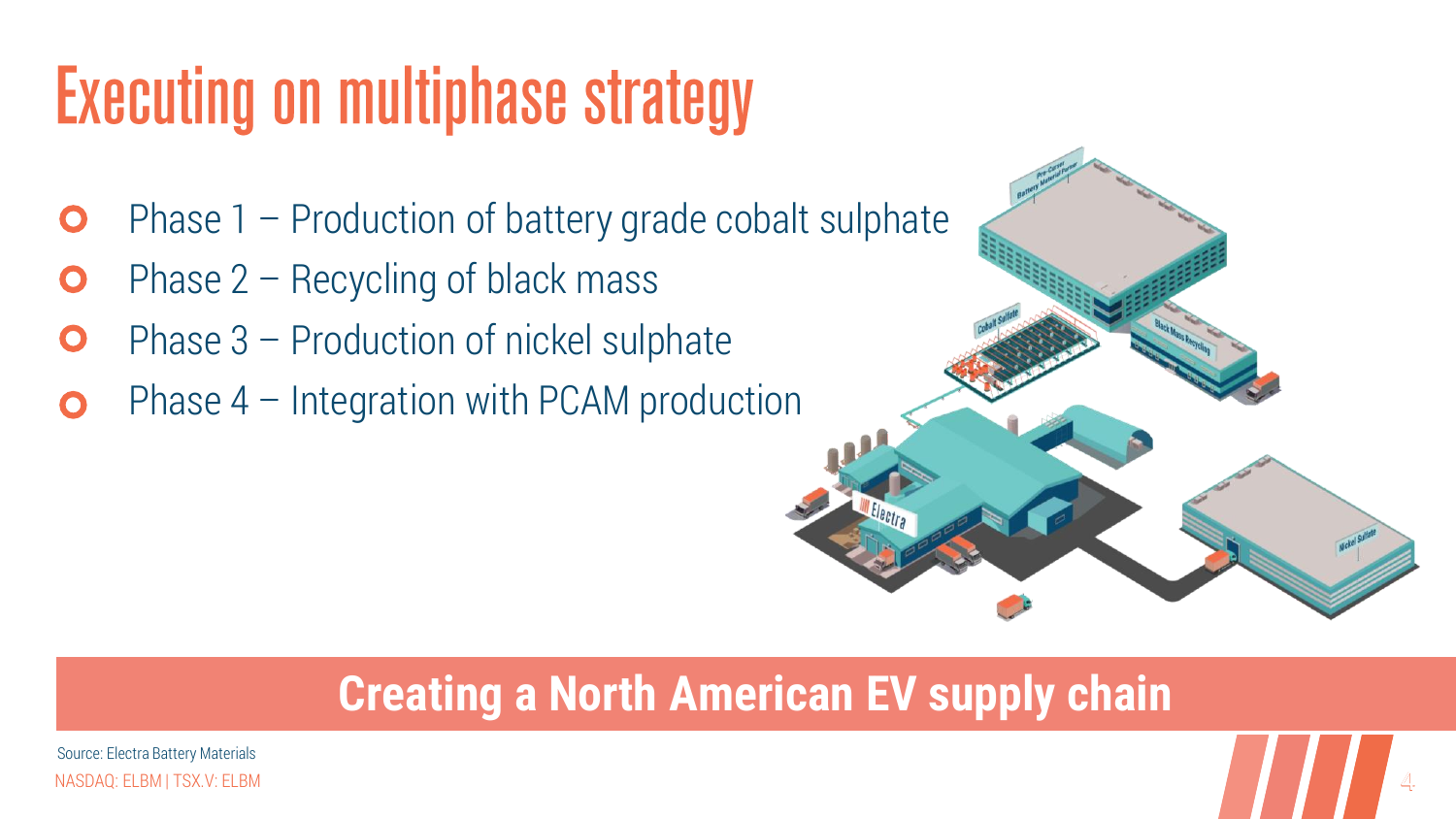#### **Near-term milestones**

- Q3 2022 Recycling demonstration plant Q3 2022 – Drill results from Iron Creek
- **○** Q4 2022 Commissioning of cobalt refinery
- $\bigcirc$  Q1 2023 Cash flow from cobalt sales



#### **Catalysts for value creation**

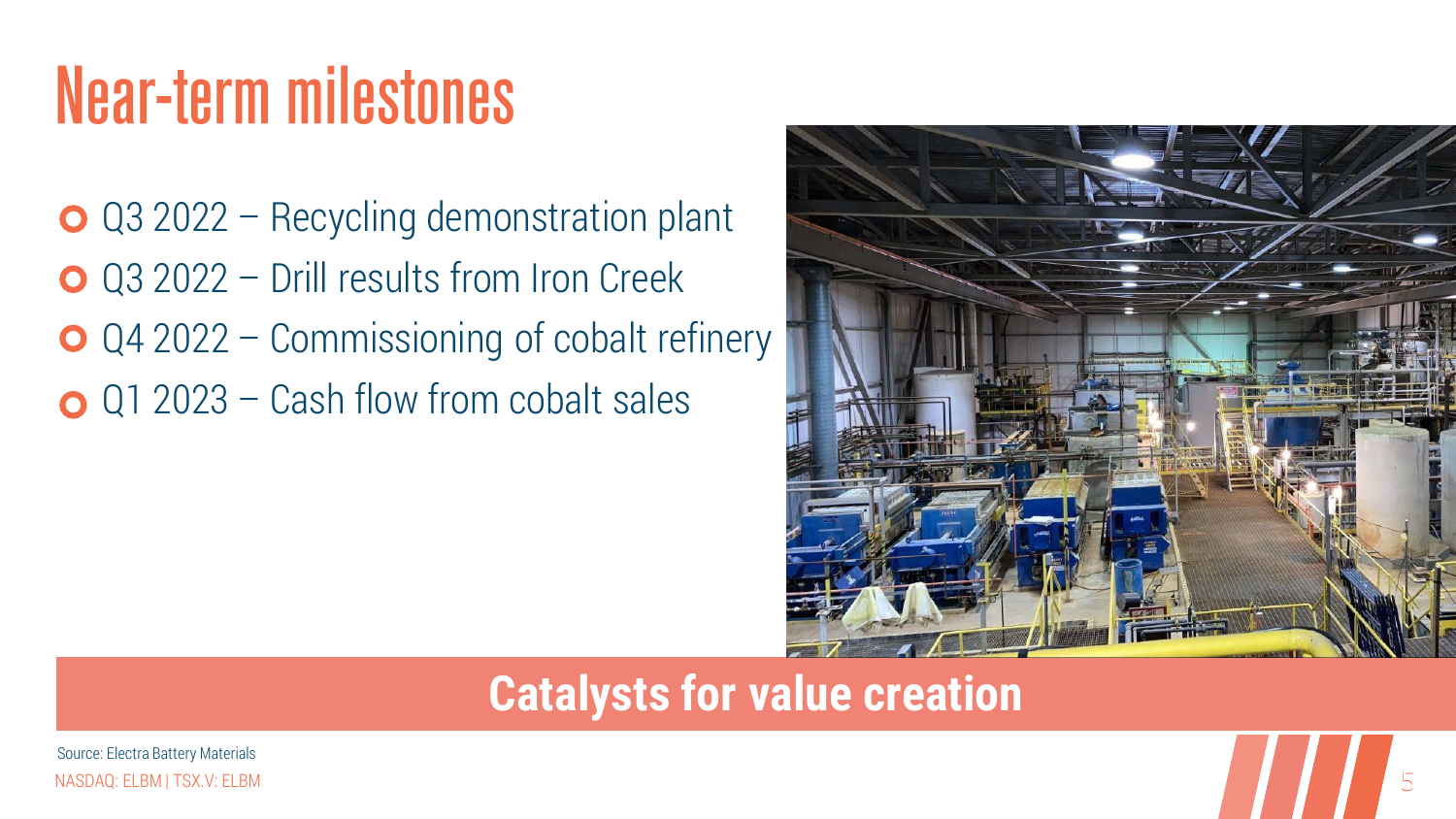### **Why Electra Battery Materials?**

- Fully-permitted refinery with low-carbon footprint
- 4-year cobalt supply agreement in place
- Clear path to production and cash flow
- Offtake agreements in place
- O C\$10M in government investments
- Optionality provided by Iron Creek asset



#### **First mover advantage**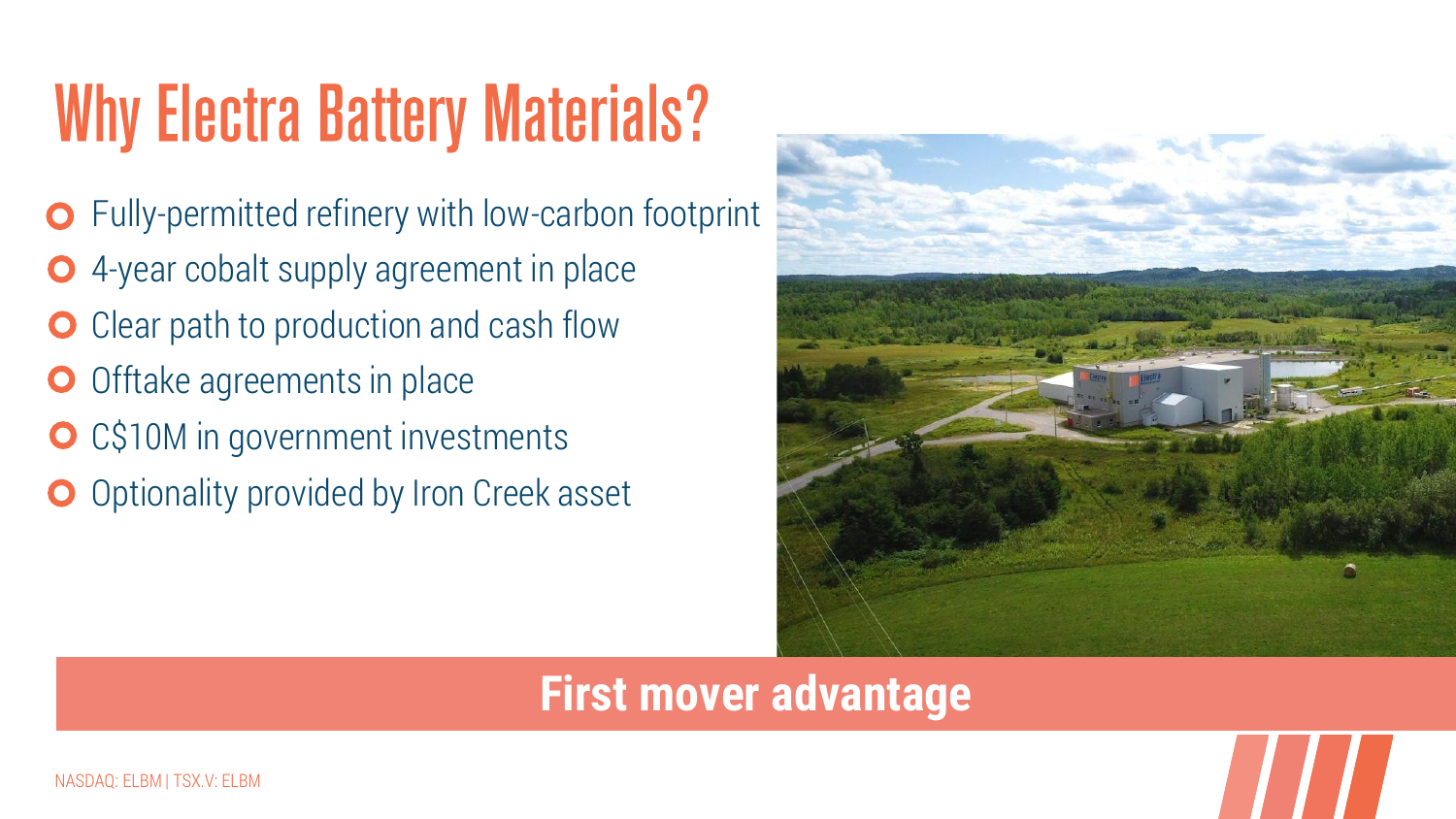

## Questions?